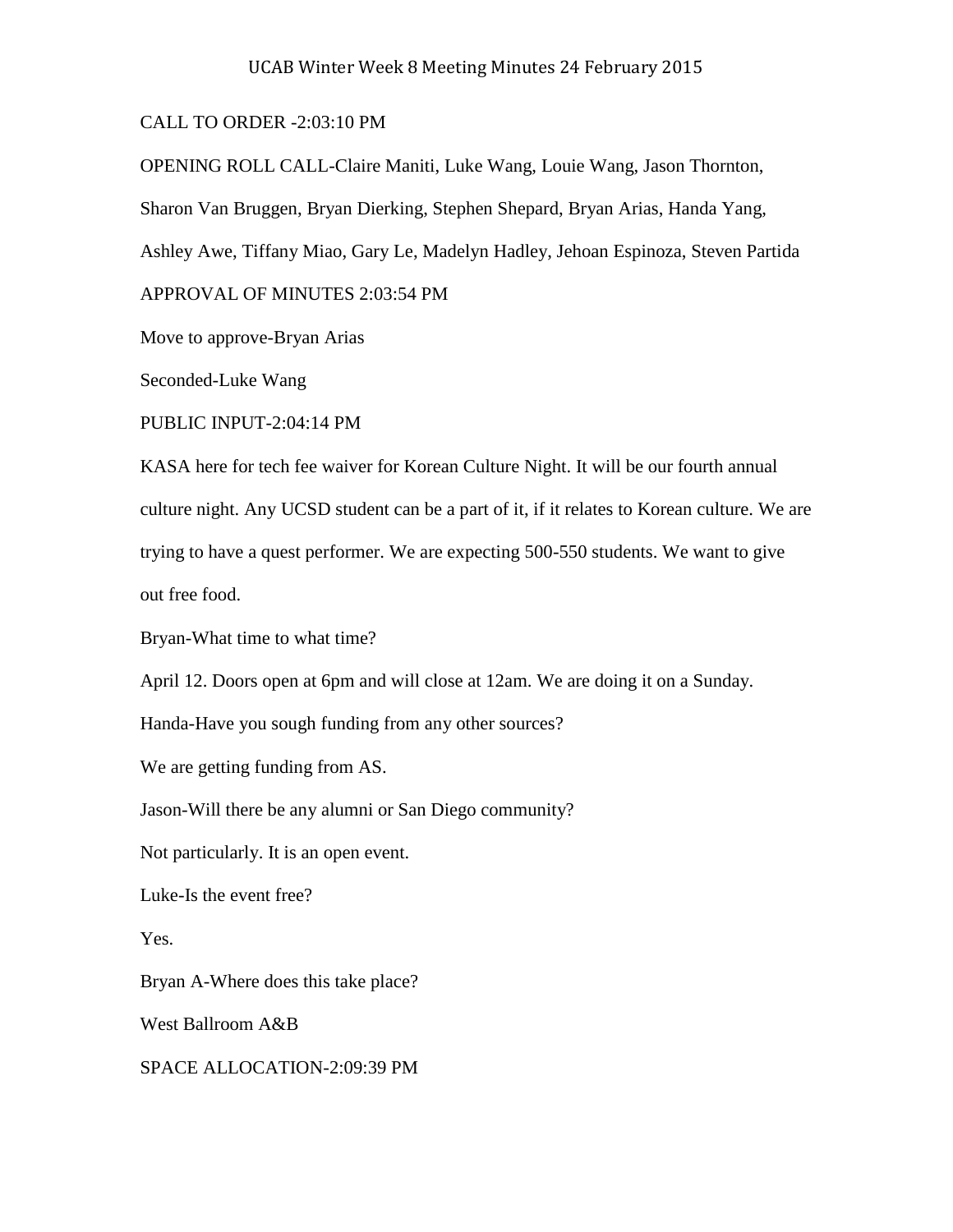Cancelled for this week

## CHAIR'S REPORT 2:09:53 PM

AS passed a similar version of the GSA resolution. This called for the collective to take up the space provided by UCAB.

BUDGET COMMITTEE-2:10:57 PM

We will be looking at the line items we may be able to cut. If the referendum fails, we will need to cut out about \$800,000.

DIRECTOR-2:12:30 PM

I am in contact with UCOP about the referendum. They mostly were questions for consideration.

Handa-Is the referendum gonna be a special election?

It will be in the general election.

Handa-Do we know anyone who has been chosen for the pro or con campaign?

Colin and I are both gonna apply for the pro campaign.

I just want to make sure you all got my email about the vandalism to the water fountain that is a part of the Stuart Collection.

NEW BUSINESS -2:16:14 PM

Tech Fee Waiver.

Handa-approve for \$350

Seconded by-Louie Wang

CLOSING ROLL CALL-Claire Maniti, Luke Wang, Louie Wang, Jason Thornton,

Sharon Van Bruggen, Bryan Dierking, Stephen Shepard, Bryan Arias, Handa Yang,

Ashley Awe, Tiffany Miao, Gary Le, Madelyn Hadley, Jehoan Espinoza, Steven Partida